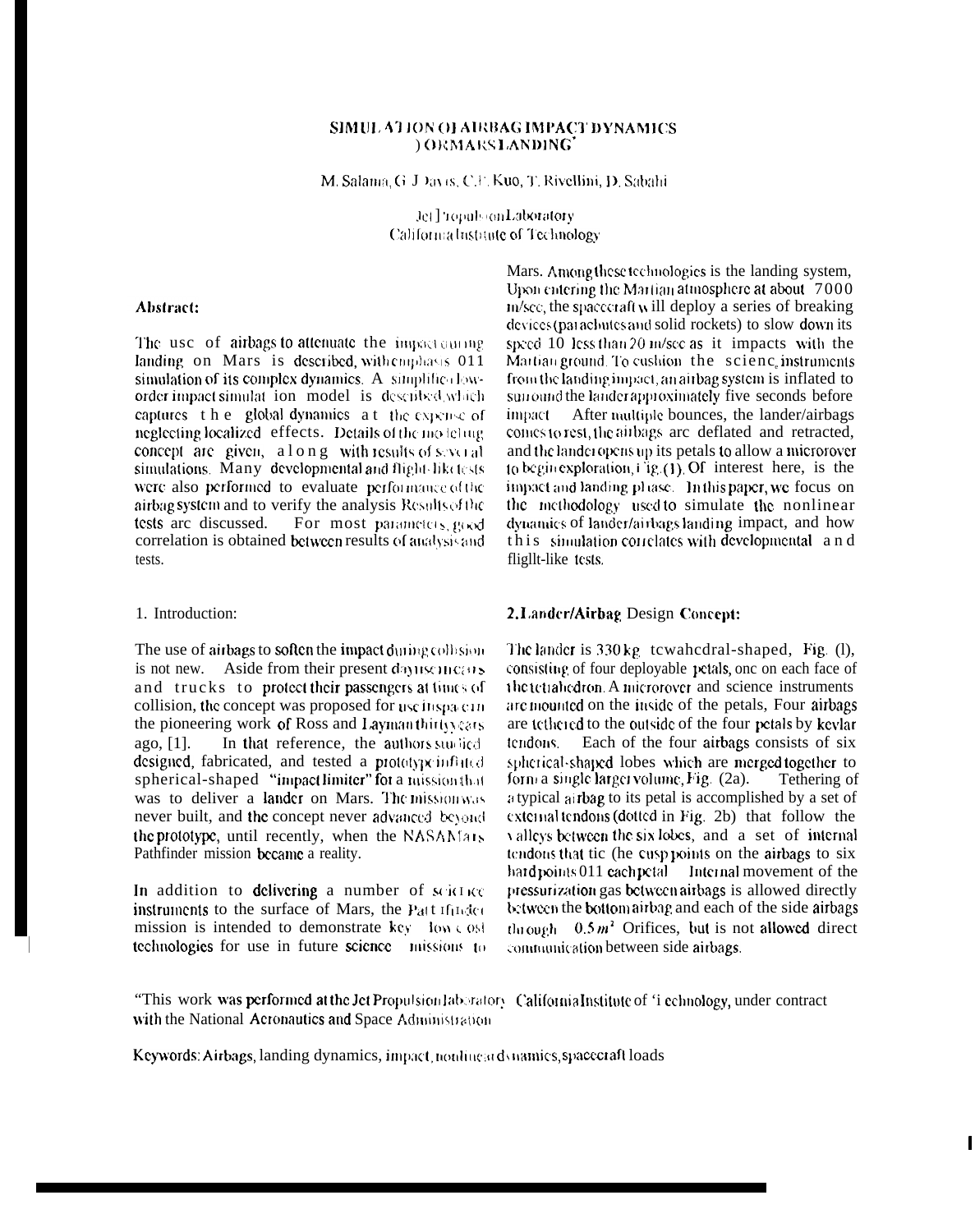The dynamics of airbag impact attenuation syste II described above begins with the inflated anbags (with tendons taut) receiving the initial landing impartional upon contact with ground. Then during a relatively complex deformation pattern of the inflated inbaggas compression and movement between ant bags through the venting orifices, and slacking of some of the initially taut tendons, the loads are attenuated and transferred to the relatively rigid tetrahedrallander Upon contacting ground, the airbag skinisdesign dto transfer all of the impact load to the contained pressurized gas and the tendons. By virtue of the gas's much lighter weight over the weight of skirmud tendons, it is a more efficient energy absorber, and is therefore relied upon to transfer and attenuate the majority of the impact energy. This is made possible by using 'tendon materials and skin fabrics that are almost inextensible. During impact, the  $X35$ compression, healing, a n d movement through the orifices act as mechanisms for energy transferes well as for energy attenuation. Further energy transfer and attenuation is contributed by the tendons and skin-Before impact, the undeformed configuration of the inflated airbags is designed such that the inflation pressure keeps the tendons taut, as evenly as possible. During impact, the skin and tendons in the vicinity of ground contact area become slack, the loads are redistributed, and support of the increased gas pressure in the deformed configuration is provided by increased tension in the remaining skin and tendons. In combetween the airbags and Martian ground is a very important energy attenuation mechanism especially when landing occurs at non-vertical angle of attack on a rocky terrain. I'bus, in addition to their high modulus of elasticity, the tendons and exteriorof the skin must have high abrasion and puncture resisting. These requirements are satisfied by annihilaver composite ski n fabric.

# 3. Impact Simulation Model:

When simulating the airbag impact dynamics one is tempted to construct a high fidelity large deformation finite clement model that includes detailed geometry and properties of the lander and airbag tendoms, skin fabrics, and gas system. In fact this approach was first attempted using thousands of clastic degrees of freedom in nonlinear finite element codes. But while this type of detailed model could be useful for assessing the localized stresses in the tendons and skin thad the drawback of requiring enormous t i me and comput i ng resources to obtain useful results ी।। addition, numerical conditioning problems seemed to grow with the number of degrees of freedom in the model 3'bus, to complement the above effort, a simplified model was created to capture the global impact dynamics of the system with good fidelity but low computing resources. To this end, a highly reduced 30 degrees of freedom model was constructed using the Automatic Dynamic Analysis Mechanical Systems (ADAMS) software. The modeling primitives in Al >AMS provide various ways to connect any collection of rigid bodies by various types of joints, forces and pressure systems that may be defined by a wide range of mathematical expressions and variables. A limited number of the traditional onedimensional flexible elements such as rods, beams, and spring/dashpots are also available. Matrix and/or matrix/differential equations can be part of the model. As discussed subsequently, these capabilities proved useful inmodeling the gas flow among airbags. To a large degree, flexibilities and nonlinearities in the systemare modeled by functional expressions of forces and pressures., and to a lesser degree by finite elements.

The 30 degree of freedom model consists of one central rigid body representing the lander with six degrees of freedom, surrounded by four rigid bodies each having six degrees of freedom to represent each of the airbags. The tetrahedral lander is defined geometrically by twelve markers, Fig  $(3)$ , to which tendons of all four airbags are connected Each of the four airbags is about 17.5 kg, and is geometrically defined by eleven markers one at the center of each of the six lobes (labeled "A" in Fig 2a), four markers at the cusp points (labeled "B" in Fig 2b) to which the tendons join together, and one marker at the geometric center of each bag, to which the mass and inertia properties of a bag is referenced Markers located on the same rigid body move together rigidly, while ones located on different rigid bodies deform relative to each other depending on the system of forces, constraints, and flexible connections that join them in this context, the six spherical lobes belonging to the same airbag do not deform relative to each other, but deform relative to other lobes in the system.

Before impact, the inflated system of airbags is in a state of quasi-static equilibrium, in which the inflation pressure is supported by the airbag skin being tightly tethered to faces of the tetrahedral lander by a system of The airbag skin itself is not modeled tendons. explicitly, but is substituted by the pressure forces within This is simulated by a combination of  $(a)$ resultant pressure forces acting outward at the center of each of the 24 lobes, (b) resultant pressure forces acting inward and normal to the faces of the tetrahedral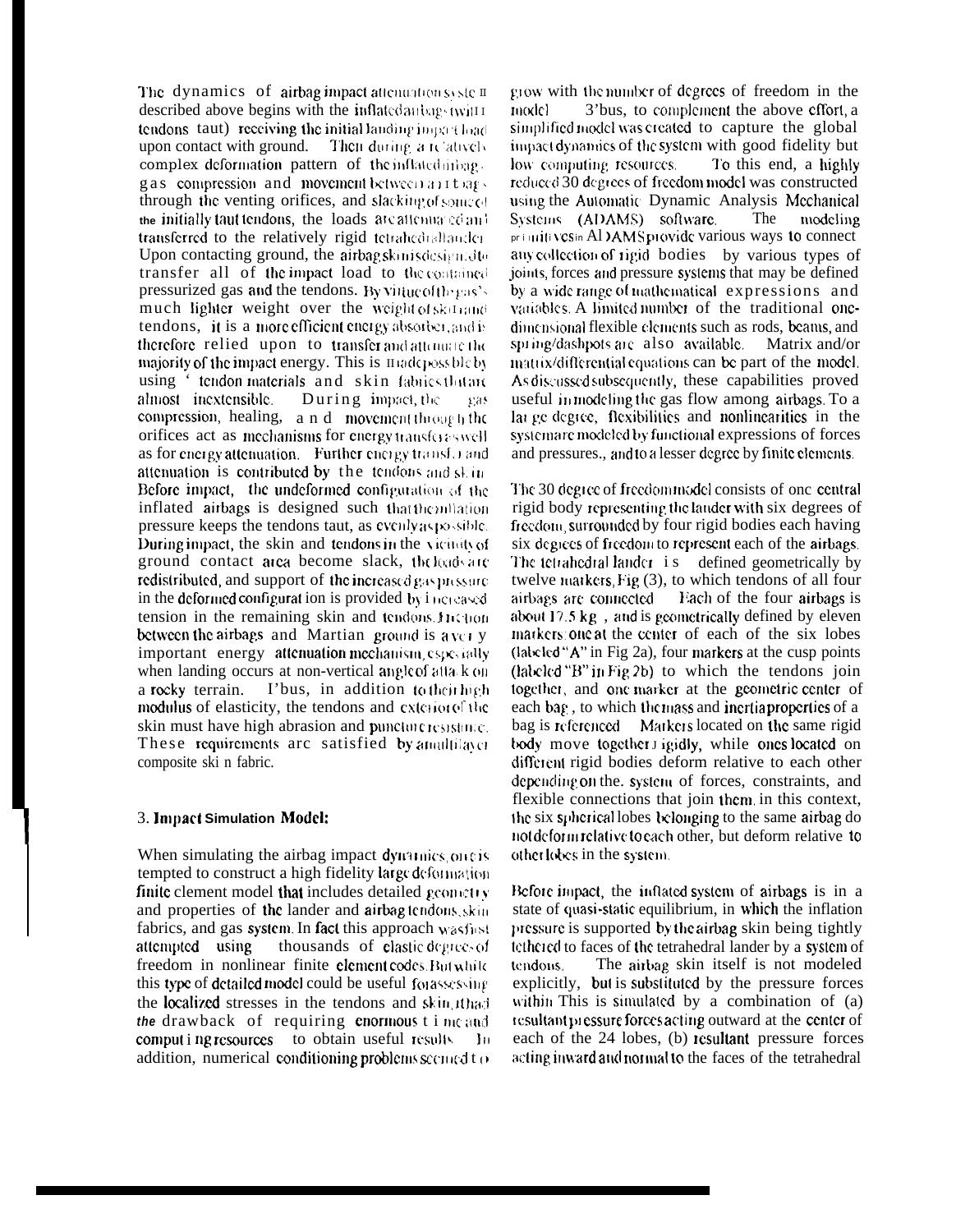lander, (c) pairs of bag-to-bag pressureresaltants applied at contacting lobes of different airbags in directions normal 10 the contact surfaces, and  $(i)$  a set of self-cquilibrat i ng tendon forces.

By definition, each tendon joining markers rands carries tension form only,  $\hat{T}(t)_{rs}$ , the magnitude of which is a function of the instantaneous changem length  $(l(t)_{\alpha} - l_0)$  from the unstressed state

$$
F_n = EA(-1+1, ' / 1, ) , \t I_n > 10 ,
$$
  
= 0 otherwise (1)

On the other hand, the pressure resultants and unction of the instantaneous contact surface- areas and instantaneous pressure, both of which are denved from local gas movement and changes in geometry. Thus, if  $p(t)$  and  $p(t)$ , is the instantaneous pressures in airbags m and n (each of which have six lot  $\times$  s), and  $d<sub>n</sub>$ (f) is the instantaneous distance between the conters of lobes i and j, which belong to an upg  $m \in \mathbb{R}^n$ , respectively, then the contact force betweenthedwo lobes is

$$
F_{\theta} = \pi (R^2 - d_y(t)^{-2}) (p(t)_{\theta} + p(t)_{\theta})/8 \qquad (2)
$$

Equation (2) idealizes the region of contact by a circular area defining the intersection between two overlapping spherical lobes with radius R

All four airbags start initially with equal inflation pressures before impact. Subsequent pressure changes during impact arc duc to gas flow through the internal orifices between bags, and due to volume changes as the bags arc deformed. The gas is assumed perfectus flow through the venting orifices can be some or subsonic, depending upon the ratio of the pressures downstream and upstream. For subsonic flow, the rate of mass of gas flowing through the ori fice between airbags *m* and *n* is [2] :

$$
dm_{\mathbf{m}} / dt = kA_{\mathbf{v}} P_{\mathbf{d}} [(1/GT)(2\gamma / (\gamma - 1))(P_{\mathbf{v}} / \gamma^* \mathbf{H})^m]^{\alpha}
$$
  
 
$$
\times ((\mathbf{P}^n / P_{\mathbf{d}})^{(y-1)/\gamma} - 1))^{0.5}
$$
 (3)

where:  $P_{\bullet}$  = initial pressure,  $P_{\bullet}$  = upstream pressure,  $P_4$  = downstream pressure,  $A_4$  = venting orifice area,  $y =$  specific heat ratio,  $G =$  gas constant,  $h = 0$  if  $ce$ coefficient (Ref. [3]), and  $7 = gas$  temperature

Similarly, for sonic flow:

$$
dm_{\text{av}}/dt = kA_{\text{v}}P_{\text{d}}[(1/\text{GT})(2\gamma/(y+1))^{(y+1)/(y-1))}
$$
  
×  $(P_{\text{v}}/P_{\text{0}})^{(y+1)/y}1^{0.5}$  (4)

Integration of three nonlinear equations as indicated by  $(3)$  01 (4) for the gas flow between bags  $(1,2)$ ,  $(1,3)$ , and  $(1,4)$  is done numerically at each discrete time point in the simulation to calculate the mass of gas transferred between airbags. Assuming constant density, this is then used to compute the change in volume  $\Delta V(t)$ , in each airbag duc to gas flow.

in addition to gas flow, volumetric changes  $\Delta V(t)$ , result from crushing of the bottom airbag as it contacts ground, and from the side airbags being squeezed against each other, As two spherical-shaped lobes i and j belonging to two different airbags are compressed together to a center-to-center distance  $d(t)$  avolume change in each lobe is idealized by the loss of the over la pping volume of two spheres of radius R<sup>.</sup>

$$
(\Delta V_y)_* = (n/3)(R - d_y/2)^2 (2R + d_y/2), R > d_y/2
$$
  
= 0 otherwise (5)

Similarly, when lobe *i* is compressed against ground during impact, the change in volume of this lobe is:

$$
(\Delta V_{\mathbf{u}}), \, : (\pi/3) (R - d_{\mathbf{u}})^2 (2R + d_{\mathbf{u}}), \qquad R > d_{\mathbf{u}}
$$
  
 
$$
= O \text{ otherwise} \qquad (6)
$$

where  $d(t)_{i}$  is the distance between the center of lobe i and ground, along the normal to ground, The total change in volume for airbag  $m$  is simply the sum from all of the aforementioned effects:

$$
\Delta V_{\star}(t) = [(\sum \Delta V_{i}(t))_{\star} + (\Delta V_{i}(t))_{j}]_{\star}
$$
 (7)

The corresponding pressure is found from:

$$
P_{\mathbf{a}}(t) = P_{0} [V_{0} / (V_{0} - \Delta V_{\mathbf{a}}(t))]^{r}
$$
\n(8)

Landing is simulated by monitoring all 24 distance-toground landing vectors  $d(t)_{i\alpha}$  i = 1,...,24 as function of time. Each vector is directed along the normal to ground between the center of each of the 24 lobes and ground If the length of one (or more) of the normals  $d(t)_{\alpha}$  becomes less than the lobe radius R,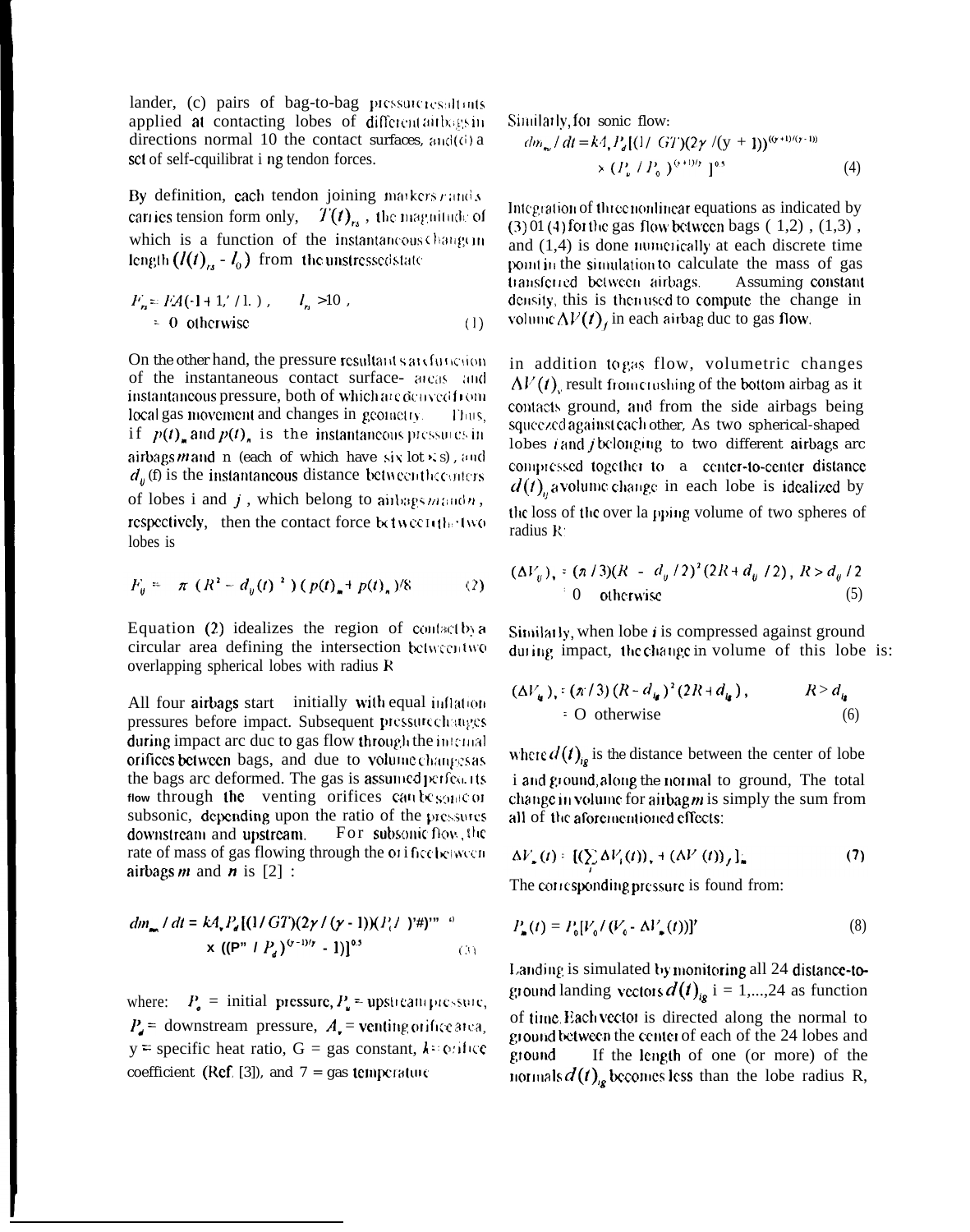then that lobe(s) has contacted ground - At which time, components of ground reaction  $R(t)_{\mu}$ ,  $K(t)_{\mu}$  in directions normal and parallel to groun I, and immediately applied to the  $lobe(s)$  in conta t with ground. The magnitude of the components (If  $g$ round reaction depend on the instantaneous contacting surface area, instantaneous airbag pressuredifficential  $P(t)$ , and the coefficient of ground friction

$$
R_{in} = P_i \times A_{ig}
$$
  
\n
$$
R_{ip} = R_{in} \times friction\,\,coeff.
$$

where, similar to Eq.(2)  $A_{ig} = \pi \delta_i (2R - \delta_i)$  is the contact area, and  $\delta_i$  = R-  $d_{i_0}$  is the corresponding stroke.

#### 4. Drop' Tests:

A comprehensive test program was carried out from the initial design phase to the final qualification of the flight airbag landing system. Two series of these tests, hereafter referred to as .38 scale and flightsystem drop tests, arc described next. Their objectives were to (a) establish correlation between the analysis and test results, (b) evaluate the airbag performance as a function of a number of design parameters, and (c) verify survivability of the design in a reslistor simulation of the Martian conditions.

A, .38 Scale Tests: This series of tests were developmental in nature and emphasized the first two objectives. A number of deviations from the expected design conditions were implemented for case of testing and to allow greater control over test parameters  $-1$  or example, the airbag/lander system was simulated by a 0.38 scale model that preserved most of the attubutes of the full scale design  $[2]$ , with the 0.38 ratio boughterratio between Mars and Earth gravity. Most importantly, rather than dropping the airbag/landet model to ground, the model was kept stationary and an appropriately scaled mass of 27.66 kg impactplate (representing ground) was accelerated to hittheairbays at a prescribed angle. Several test parameters were Varied that included the magnitude and or it-1 nation of the impact velocity, venting scheme and size of venting orifices between airbags. These parameters have considerable influence on the landing dynamics and degree of impact attenuation. Test measurements included the velocity at impact, displacements toke of the impacted airbag, pressure and temperature profiles

of all airbags, acceleration profile of the impacting plate, and the forces in selected tendons,

B. Flight System Drop Tests: These tests simulate the Martian landing conditions of the full scale airbag/lander system. To this end, verifying survivability of the design and its performance was of primary importance, especially for the airbag skin design (bladder and fabric). Results of these tests are intended to guide further design modifications and subsequent testing, Relying completely on tests to verify the integrity of the airbag skin was a result of the absence of credible and practical analytical tools that can predict stresses there to a reasonable accuracy. This is so, partly because of the numerical difficulties discussed in Section 3, and mostly because the actual landing conditions on Mars surface, will most likely encounter a rocky terrain. Specific configurations of the rocks - such as size, distribution, and sharpness will to a large extent determine the local maximum stresses in the skin Such information is lacking in a deterministic sense, thereby making analytical predictions of design stresses in the airbag skin impractical.

The test configuration. Fig (4), consisted of the prototype airbag system attached in flight like fashion to a full scale engineering model of the lander. The airbags were instrumented with thermocouples and pressure transducers to measure airbag thermodynamic performance parameters, in addition, a selected set of tendons connecting one of the aid-rags to the lander were instrumented with inline load cells to measure the tendon forces, and the lander was instrumented with accelerometers to record its six degrees of freedom rigid body kinematics throughout the tests. All data was recorded on a portable acquisition system mounted inside the moving lander. The combined airbag/lander assembly was suspended from the top of the environmental test chamber, then allowed to drop onto either a horizontal surface or a platform inclined 60" with a simulated rock field. The 60" incline simulates the design landing condition of  $30^{\circ}$  with respect to the Martian surface, and the rock field simulates the actual Martian surface rock distribution based on the Viking The range of velocity magnitude and lander data. orientation at impact used in these tests were guided by a recent study [4], in which Monte Carlo simulations of I he entire sequence of entry, descent, and landing was used to determine probability distributions for the terminal landing velocity and orientation of the a i rbag/l a nder .g'stern Fifteen drop tests were performed under various combination of conditions,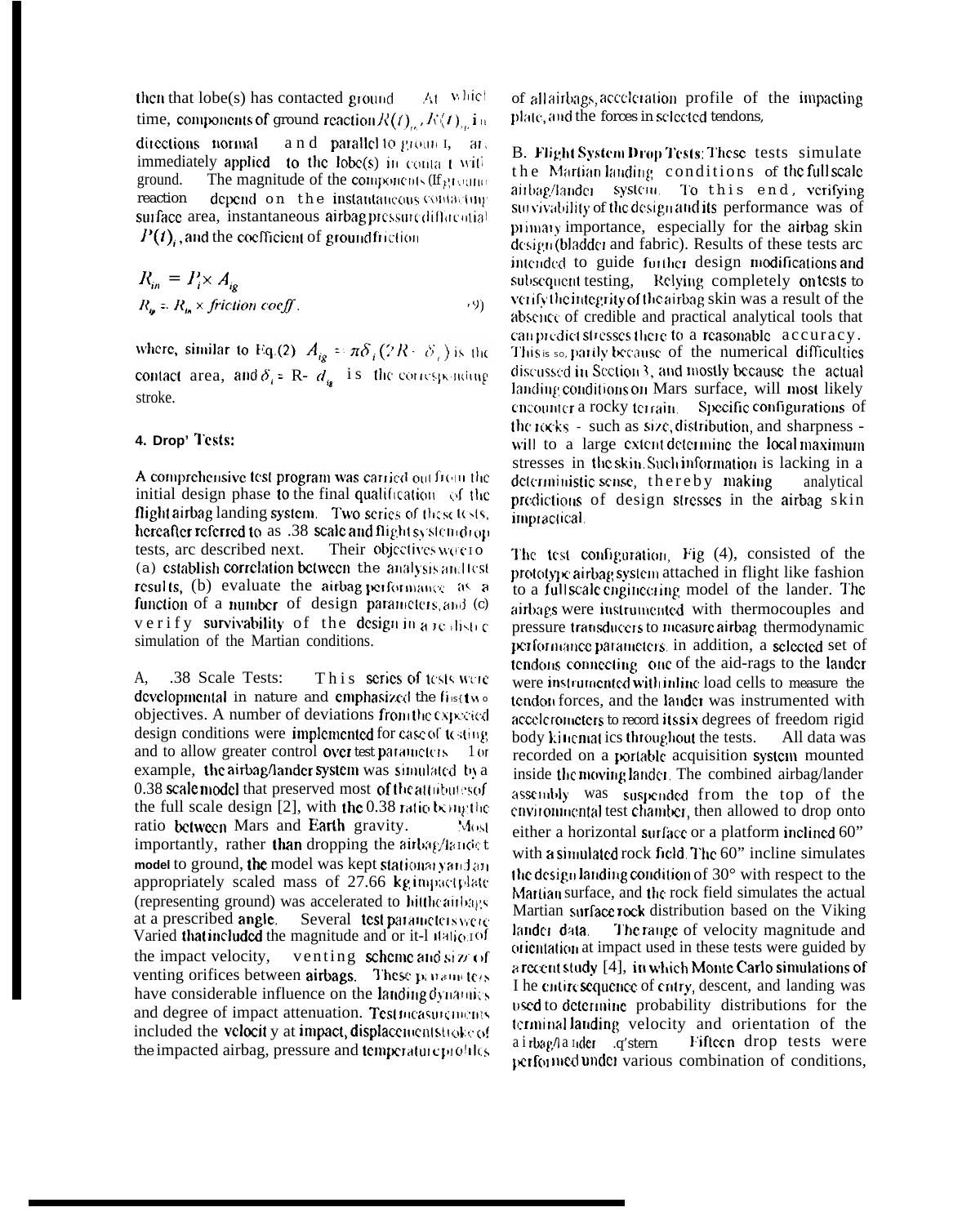wherein the impact velocity ranged from  $1S \text{ m/s} t_2$  28  $m/s$  at either horizontal or 60" incline, the rock sizes were either  $0$  (no rocks), 0.3 m, or 0.5 m, and the initial inflation pressure in the airbags was set at values between 0.89 and 1.5 psia All tests took pla e at ambient chamber pressure of approximately 5 tour. Martian surface ambient condition.

# 5. Analysis and Test Results:

Predicting the worst case landing conditions and how these affect design of the science instruments on-board is of primary importance. For this purpose numerical simulations were carried out with various combination of design parameter values such asimidation pressure, writing orifice areas, impact velocity magnitude and direction, as well as assumed valus for damping - both internal in the system and external m the system (clue to friction between the author 1,11.,1 ic and Martian ground). Furthermore, since the simulation model contains many idealizations, it is important 10 validate the simulation approachand assumptions by comparison with selected test conditions. This was done first by simulating the 38 scale test configuration discussed in Section 4A and subsequently by simulating the flight system drop test of Section 4B.

A. .38 Scale Correlation: Two representative cases arc selected here from among several ones used for analysis - test correlation. In the first case, the bottom airbag was flatly impacted by the plate  $a(13.5)w/s$ . the second case the lander was rotated 70.5's 1 Liat impact (at -15.0 m/s velocity) occurs at three looss belonging to three different airbags that shows common tetrahedral vertex. This is referred to as oblique impact. Tables 1 and 2 compate the analytically predicted steady state and peak responses with their correspond ing test values for the two cases above. Comparison between time histories is further illustrated for the first case (flat impact) in figs  $(5.6)$ for the accelerat ion and pressure time history for the impacted airbag, and in Fig (7) for pressure true history in a typical side airbag. From iii) cases considered, including those in Tables 1,2, the peak acceleration, airbag pressure, and the steady state tendon loads agree quite well (within 5%), while the rebound velocity of the impact plate and the aubag deformation (stroke) compare less favorably  $\left\langle \frac{20\%}{20\%}\right\rangle$ . The peak dynamic tendon loads showed the least agreement (~200%) - with the analysis beang

conservative. This may be expected, since the highly compliantairbag skin at the junction of a group of tendons was not modeled elastically (modeled as infinitely stift).

~'able 1:.38 Scale Bottom Airbag Impact Correlation

| Response                                        | Test       | <b>Analysis</b> |
|-------------------------------------------------|------------|-----------------|
| Velocity (nv/s):Impact/R ebound<br>$\epsilon =$ | 13.5/7.1   | 13.5   10.88    |
| Peak Acceleration (g)                           | 39         | 40.8            |
| Stroke (m)                                      | 0.37       | 0.29            |
| Pressure (P1,kPa):Initial/Peak                  | 8.1 / 11.0 | 8.1 / 11.4      |
| Pressure (P2-P4,kPa): Initial/Peak              | 8.119.2    | 8.119.05        |
| 1 endonForce (F1,N):Initial/Peak                | 400/520    | 540/1293        |
| Tendon Force (F2 N) Initial/Peak                | 3001450    | 3081750         |
| Tendon Force (F4,N) Initial/Peak                | 400/480    | 410/480         |

"1 able 2:.38 Scale Oblique Impact Correlation

| Response                             | Test      | <b>Analysis</b> |
|--------------------------------------|-----------|-----------------|
| Velocity (ni/s):Impact/Rebound       | 14.918.8  | 14.9 / 12.4     |
| Peak Acceleration (g)                | 37        | 52              |
| Stroke (m)                           | 0.5       | 0.39            |
| Pressure (P1,kFa):Initial/Peak       | 8.019.5   | 8.418.8         |
| Pressure (P2,kPa):Initial/Peak       | 8.0110.0  | 8.419.7         |
| Pressure (P3, P4, kPa): Initial/Peak | 8.0/10.1  | 8.419.9         |
| Tendon Force (F1,N):Initial/Freak    | 400 / 450 | 57011250        |
| 1 endon Force (F2,N): Initial/Freak  | 203/250   | 310/800         |
| 1 endon Force (F4, N): Initial/Freak | 32011000  | 430   2920      |

**B. Flight System Correlation:** Full scale lander/airbag system in flight like conditions were tested and numerically simulated for landing on a flat smooth surface (Fig 8) and on rocky inclined slopes (Fig 9). Comparison of analysis and test results of two landing cases on flat surface are shown in Tables 3 and 4. In l'able 3, the system is dropped vertically so that it lands upright on the bottom airbag at an impact velocity of 15 m/s. In Table 4, the system is dropped also vertically, but is rotated such that it lands on one of the side airbags at an impact velocity of 20  $m/s$ . Aside from the impact speed, the main difference between the above two cases is the venting path from the impacted airbag to the other three airbags Direct venting is allowed only through three orifices between the bottom airbag and each of the side ones. No direct venting is allowed between side airbags. This influences how the airbag pressure and other response parameters change during impact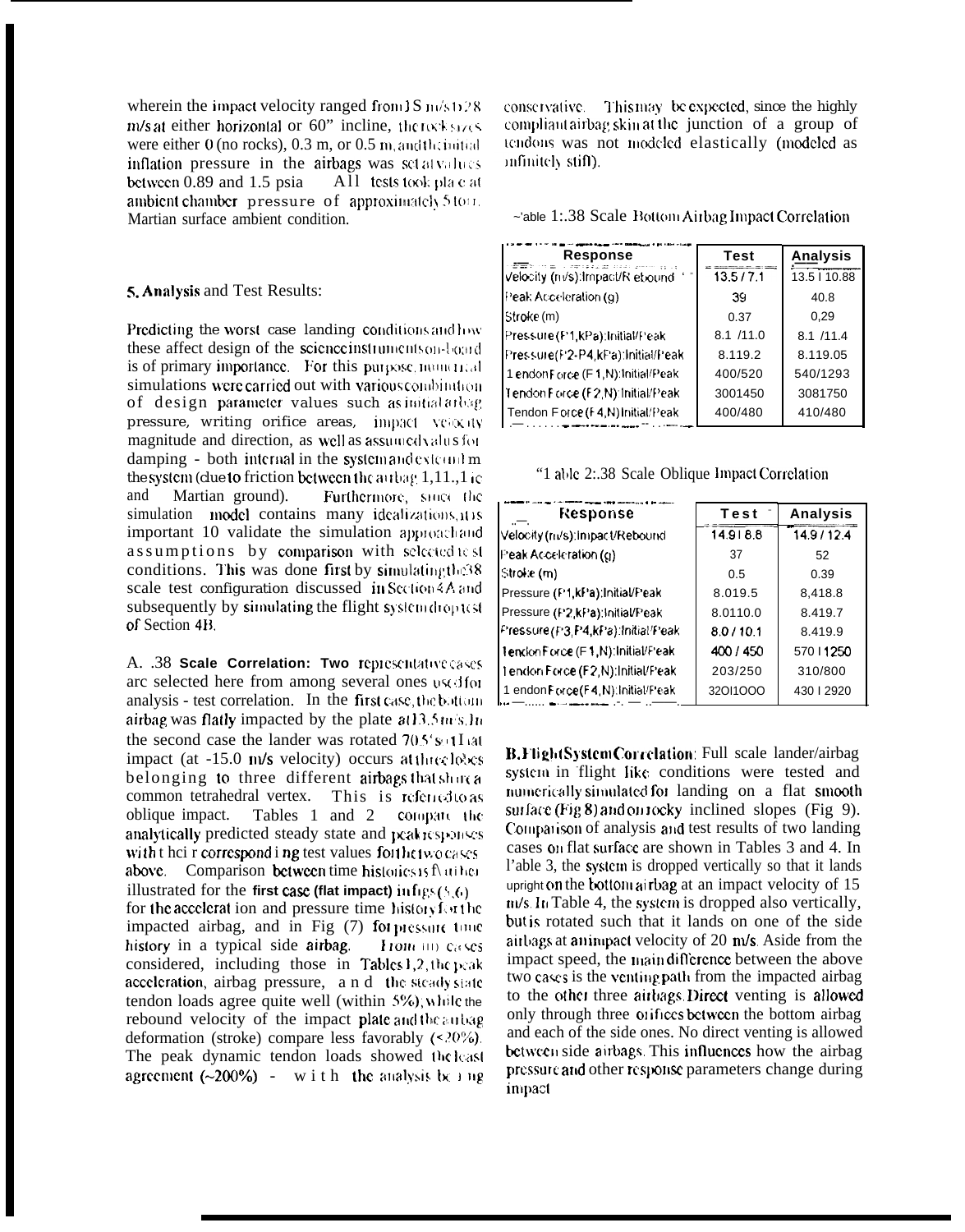| <b>Response</b>                    | Test       | Analysis     |
|------------------------------------|------------|--------------|
| Velocity (m/s): Impact/Rebound     | 15.113.53  | 15 7 13 5    |
| Peak Acceleration (q)              | 26.3       | $26 - 1$     |
| Stroke (m)                         | 0.79       | 0.65         |
| Pressure (P4,kPa):Initial/Peak     | 10.62/1341 | 10.62.13.5   |
| Pressure (PI -P3,kPa):Initial/Peak | 10.62/120  | 10.62 : 12.5 |
| <b>Peak</b> Tendon Force (F I N)   | 2735       | 30.G         |
| <b>Peak</b> Tendon Force (F2,N)    | 2558       | 3274         |
| Peak Tendon Force (F3,N)           | 3760       | 8149         |
| <b>Peak Tendon Force (F4.N)</b>    | 979        | 26.93        |
| <b>Peak</b> Tendon Force (F5.N)    | 4276       | 75.7         |
| Peak Tendon Force (F6,N)           | 890        | 24.6         |

Table 3: Flight Test Correlation, (Bottom bag landing)

Table 4: Flight Test Correlation, (Side bag landing)

| <b>Response</b>                                              |  | Test          | <b>Analysis</b> |
|--------------------------------------------------------------|--|---------------|-----------------|
| Velocity (m/s): Impact/Rebound                               |  | 'p9x31171     | 20 / 18 1       |
| Peak Acceleration (g)                                        |  | 38.25         | 3.              |
| Stroke (m)                                                   |  | 1.12          | 0.91            |
| Pressure (PI, kPa):Initial/Peak                              |  | 10.43   17.58 | 1043/170        |
| Pressure (P4,kPa):Initial/Peak  <br>$1043/15$ 16             |  | 10/43/13:43   |                 |
| Pressure (P2-P3,kPa):Initial/Peak 10,43 / 1338 10 43 / 13 06 |  |               |                 |

An example of test results of airbag drops on an inclined rocky surface in Fig  $9$  is given in Fig  $10$ . Considering the geometric center of the ai thag/tinder system, Figs 10 (a, b, c) respectively, show the trajectory, velocity, and acceleration history during a typical drop. This test was not simulated by analysis due to the random nature of rock landing and the uncertainty in quantifying the coefficient of friction between the airbags and the rocky field

## 6. (conclusions:

Airbag landing is a nonlinear contact problem '1 he dynamic response is influenced in a relatively complex manner by a number of interacting, parameters. Ideally, detailed mathematical structural models with thousands of degrees of freedom arc constructed to capture details of the dynamic response. For the present problem, this approach was not very benche Ml. Instead, and at the expense of gross inaccuracies in localized response quantities such as stresses global dynamics of the airbag landing is captured by a simplified 30 degrees of freedom simulation  $p_0$  (1, 1)

part this is achieved by functional representation of the nonlinear relationships between the problem parameters. An example is the relationship between parameters of the gas dynamics and the structural stiffness and deformation of the airbag during impact, Success of the approach is evidenced by the good agreement between analysis and test results.

# Acknowledgment:

The 38 scale tests were performed at Sandia National Laboratories. Albuquerque, NM, and the flight-like airbag system tests were performed at the Space Power Facility at NASA Lewis Research Center's Plum Brook Stat ion. in collaboration with 1 LC Dover, Inc. The efforts and cooperation of all involved arc gratefully acknowledged.

## References:

- 1. Ross, R G., Layman, W. E.: "The Design and Testing of au Inflated Sphere impact Limiter", JPL Technical Report No. 32-1037, December 1969.
- 2. Waye, D. E, Cole, J. K., Rivellini, T. P.: "Mars Pathfinder Airbag Impact Attenuation System", paper presented at the AIAA Aerodynamics Decelerator Conference, May 1995.
- 3. Perry, J. A., Jr.: "Critical Flow Through Sharp Edged Ori frees, "Transactions of the American Society of Mechanical Engineers, October 1949, pi). 757-764.
- 4. Smith, K. S., Peng, ('-Y., and Behboud, A., "Multibody Dynamic Simulation of Mars Pathfinder Entry, Descent, and landing", Jet Propulsion I aboratory document No. I > 13298, April 1995,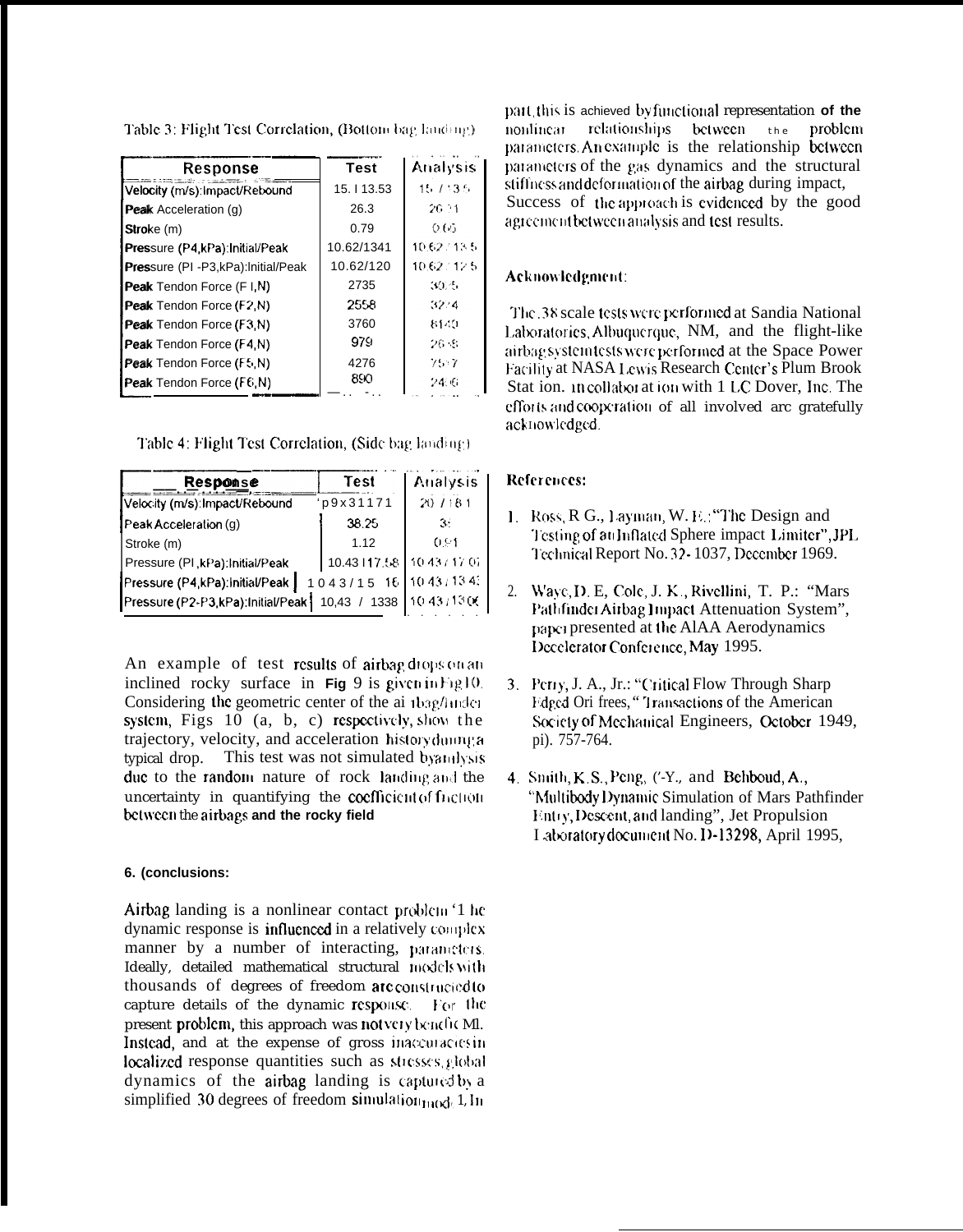

Fig 1: Mars Pathfinder Landing Cone-cj,l



Fig3:TetrahedralLander Model







Fig 4: Flight Prototype Airbag/Lander System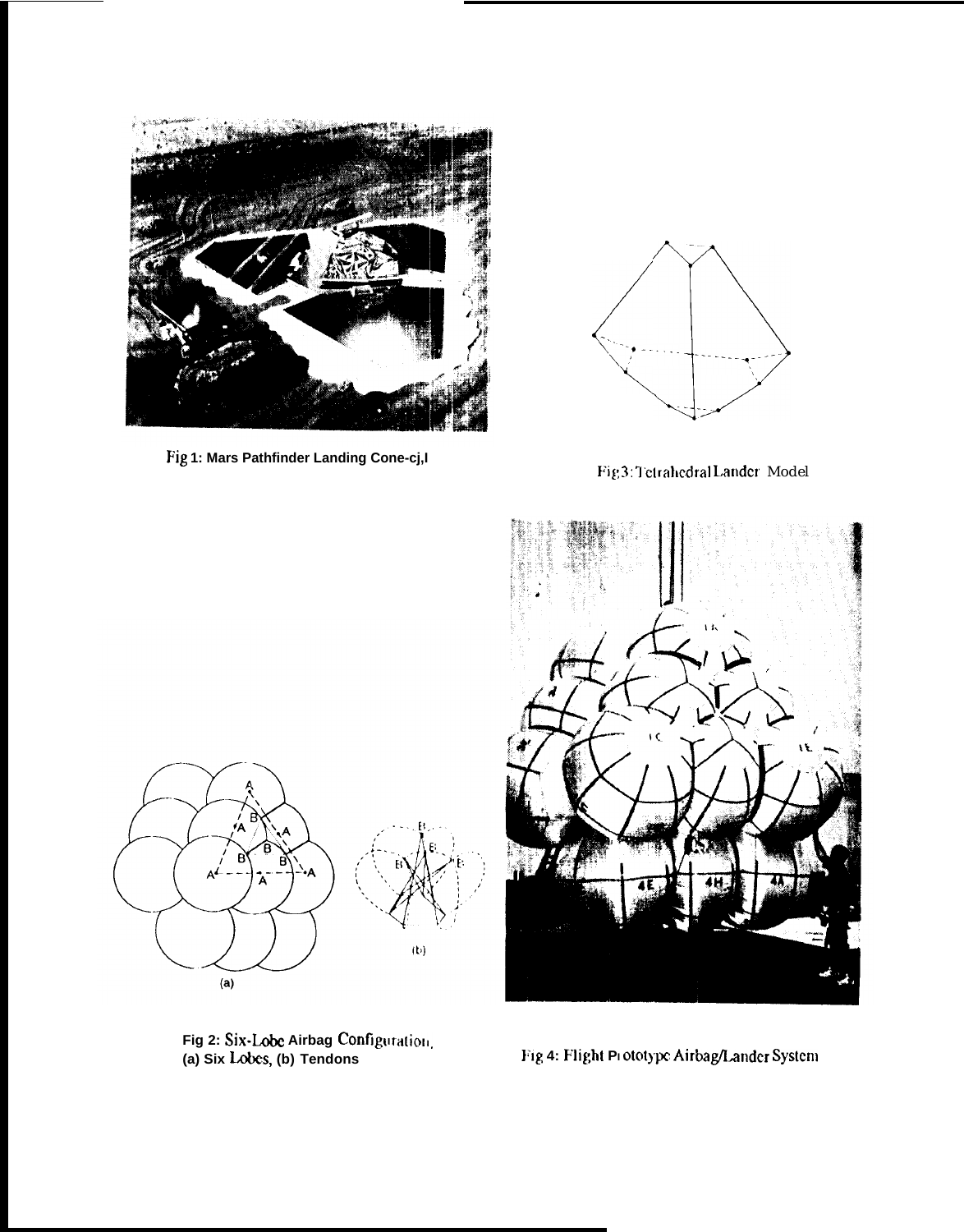

120 160 200 240 280 320 360 400 Test (solid line).



Fig 6: Correlation of Pressure History for Impacted Airbag in .38 Scale Test.



Fig 7: Correlation of Pressure History for SideAubag in .38 Scale Test.



Fig 8: Flight Prototype System Landing on Flat Surface



Fig 9: Flight Prototype System Landing on Rocky Incline